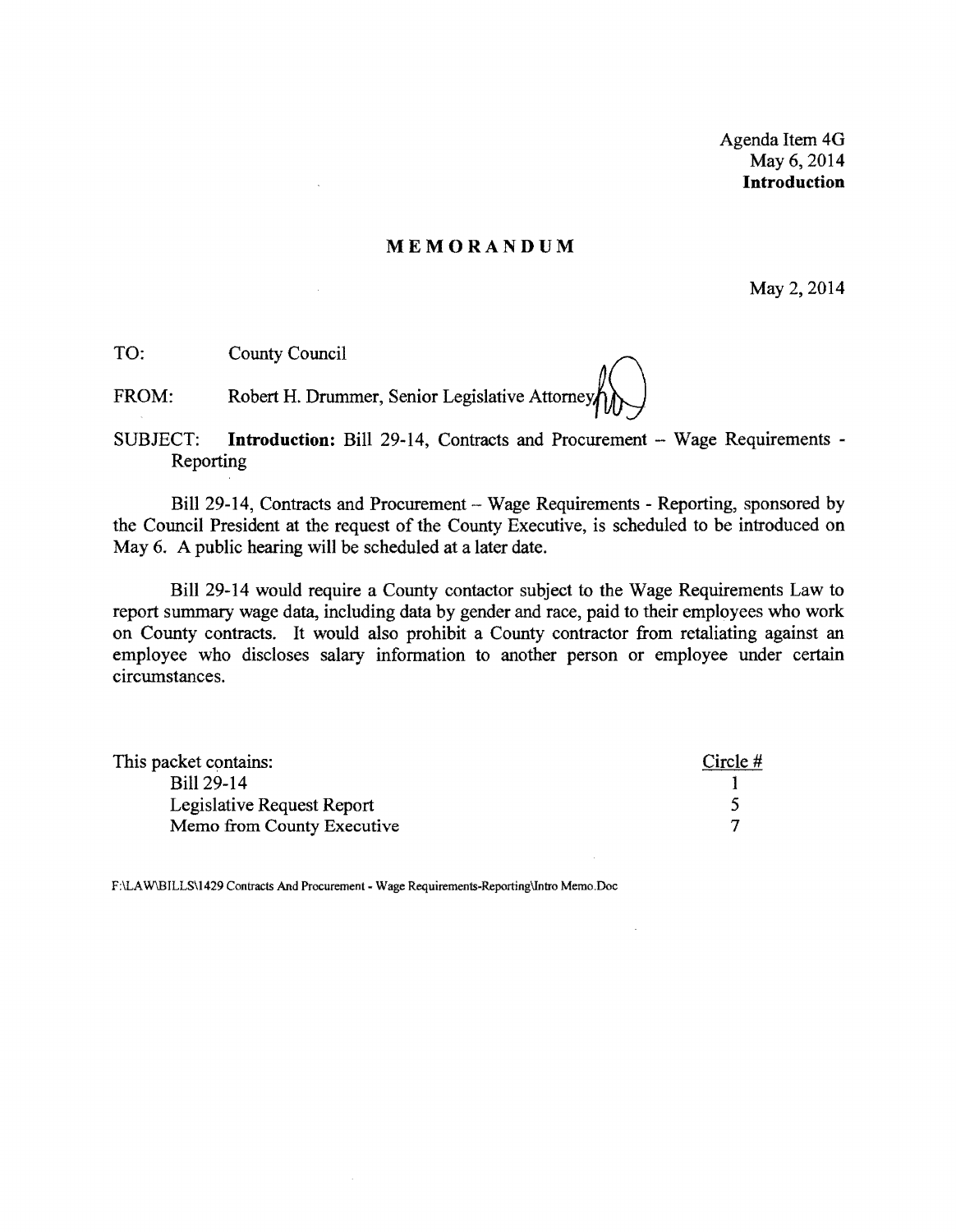| Bill No.                              | $29 - 14$ |  |
|---------------------------------------|-----------|--|
| Concerning: Contracts and Procurement |           |  |
| - Wage Requirements - Reporting       |           |  |
| Revised: April 29, 2014  Draft No. 2  |           |  |
| Introduced: May 6, 2014               |           |  |
| Enacted: November 6, 2015             |           |  |
| Executive:                            |           |  |
| Effective:                            |           |  |
| Sunset Date: None                     |           |  |
| Ch. Laws of Mont. Co.                 |           |  |

# **COUNTY COUNCIL FOR MONTGOMERY COUNTY, MARYLAND**

By: Council President at the request of the County Executive

# **AN** ACT to:

- (1) require certain County contractors to report summary data, including data by gender and race, paid to their employees who work on County contracts;
- (2) prohibit certain County contractors from retaliating against certain employees that disclose salary infonnation to another person or employee; and
- (3) generally amend County wage requirements law for contractors.

#### By amending

Montgomery County Code Chapter 11B, Contracts and Procurement Article VI, Contract Administration Section I1B-33A - Wage Requirements

| <b>Boldface</b>              | Heading or defined term.                            |
|------------------------------|-----------------------------------------------------|
| Underlining                  | Added to existing law by original bill.             |
| [Single boldface brackets]   | Deleted from existing law by original bill.         |
| Double underlining           | Added by amendment.                                 |
| [[Double boldface brackets]] | Deleted from existing law or the bill by amendment. |
| * * *                        | Existing law unaffected by bill.                    |

*The County Council for Montgomery County, Maryland approves the following Act:*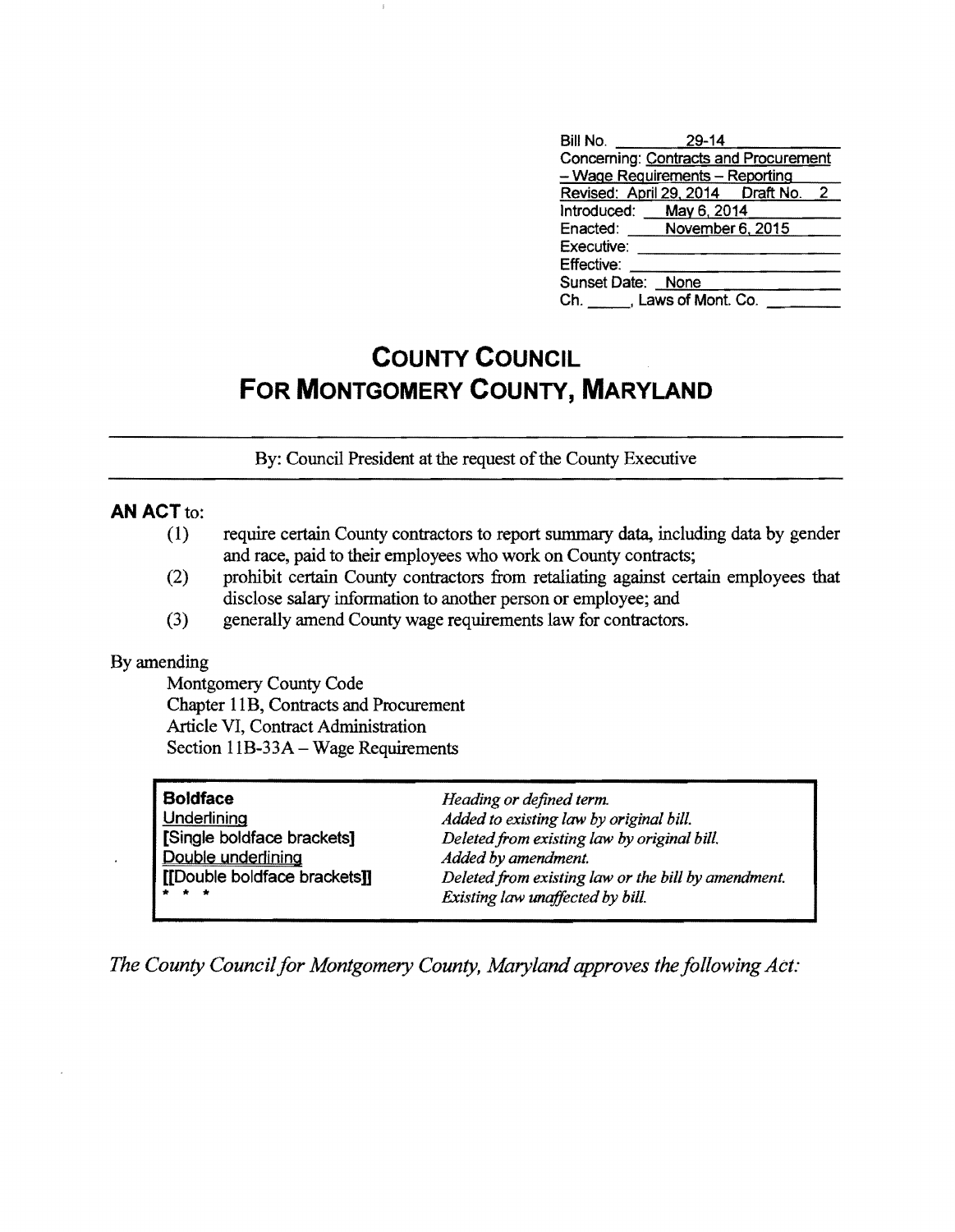| $\overline{2}$ |     |     | 11B-33A. Wage requirements.                                       |
|----------------|-----|-----|-------------------------------------------------------------------|
| 3              |     |     | $\star$<br>$\star$                                                |
| 4              | (g) |     | <i>Wage reporting.</i>                                            |
| 5              |     | (1) | The Director must insert into each contract subject to this       |
| 6              |     |     | Section a provision that requires the contractor to submit to the |
| 7              |     |     | Director a report (on a schedule determined by the Director)      |
| 8              |     |     | showing a summary of the wages paid to its employees, who         |
| 9              |     |     | performed direct, measurable work under the contract, by          |
| 10             |     |     | <u>gender</u> and race.                                           |
| 11             |     | (2) | <i>Prohibition against retaliation.</i><br>Except as provided in  |
| 12             |     |     | paragraph (3), a contractor must not discharge or in any other    |
| 13             |     |     | manner discriminate or retaliate against an employee, who         |
| 14             |     |     | performed direct, measurable work under the contract, because     |
| 15             |     |     | the employee:                                                     |
| 16             |     |     | has inquired about, discussed, or disclosed the wages of<br>(A)   |
| 17             |     |     | the employee or another employee;                                 |
| 18             |     |     | asserts any right under this subsection; or<br>(B)                |
| 19             |     |     | (C)<br>files any complaint for violation of this subsection.      |
| 20             |     | (3) | The prohibition against retaliation under paragraph (2) does not  |
| 21             |     |     | apply to an employee who has access to wage information of        |
| 22             |     |     | other employees or applicants as part of the employee's           |
| 23             |     |     | essential job functions and discloses the wages of other          |
| 24             |     |     | employees or applicants to individuals who do not otherwise       |
| 25             |     |     | have access to the information, unless the disclosure is in       |
| 26             |     |     | response to:                                                      |
| 27             |     |     | a formal complaint or charge;<br>(A)                              |

Sec. 1. Section IlB-33A is amended as follows:

1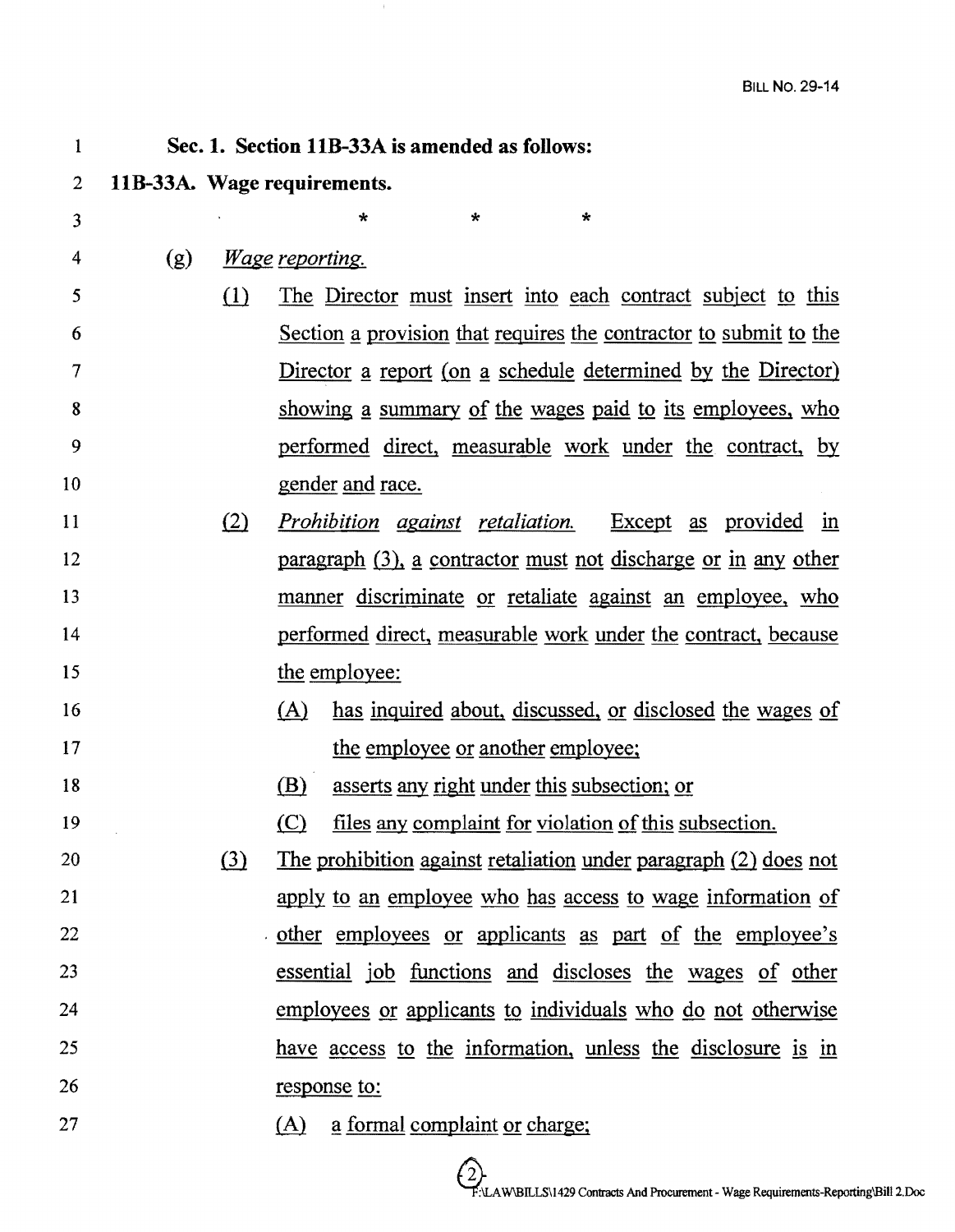| 28 |               | (B) | in furtherance of an investigation, proceeding, hearing, or              |
|----|---------------|-----|--------------------------------------------------------------------------|
| 29 |               |     | action, including an investigation conducted by the                      |
| 30 |               |     | contractor; or                                                           |
| 31 |               | (C) | is consistent with the contractor's legal duty to furnish                |
| 32 |               |     | information.                                                             |
| 33 | (4)           |     | The Director may refer a report to the Office of Human Rights            |
| 34 |               |     | for investigation of a possible violation of Chapter 27, Human           |
| 35 |               |     | <b>Rights and Civil Liberties.</b>                                       |
| 36 | (h)           |     | <i>Conflicting requirements.</i> If any federal, state, or County law or |
| 37 |               |     | regulation requires payment of a higher wage, that law or regulation     |
| 38 |               |     | controls. If any applicable collective bargaining agreement requires     |
| 39 |               |     | payment of a higher wage, that agreement controls.                       |
| 40 | $[(h)]$ $(i)$ |     | Enforcement                                                              |
| 41 |               |     | $\star$<br>$\star$<br>$\star$                                            |
| 42 | (5)           |     | Each contract may specify that liquidated damages for any                |
| 43 |               |     | noncompliance with this Section includes the amount of any               |
| 44 |               |     | unpaid wages, with interest, and that the contractor is jointly          |
| 45 |               |     | and severally liable for any noncompliance by a subcontractor.           |
| 46 |               |     | In addition, each contract must specify:                                 |
| 47 |               | (A) | that liquidated damages be imposed in the event that a                   |
| 48 |               |     | contractor violates the wage reporting requirement in                    |
| 49 |               |     | subsection $(g)$ ; and                                                   |
| 50 |               | (B) | that an aggrieved employee, as a third-party beneficiary,                |
| 51 |               |     | may by civil action enforce the payment of wages due                     |
| 52 |               |     | under this Section and recover any unpaid wages with                     |
| 53 |               |     | interest, a reasonable attorney's fee, and damages for any               |
| 54 |               |     | retaliation for asserting any right under this Section.                  |
|    |               |     |                                                                          |

 $\pm$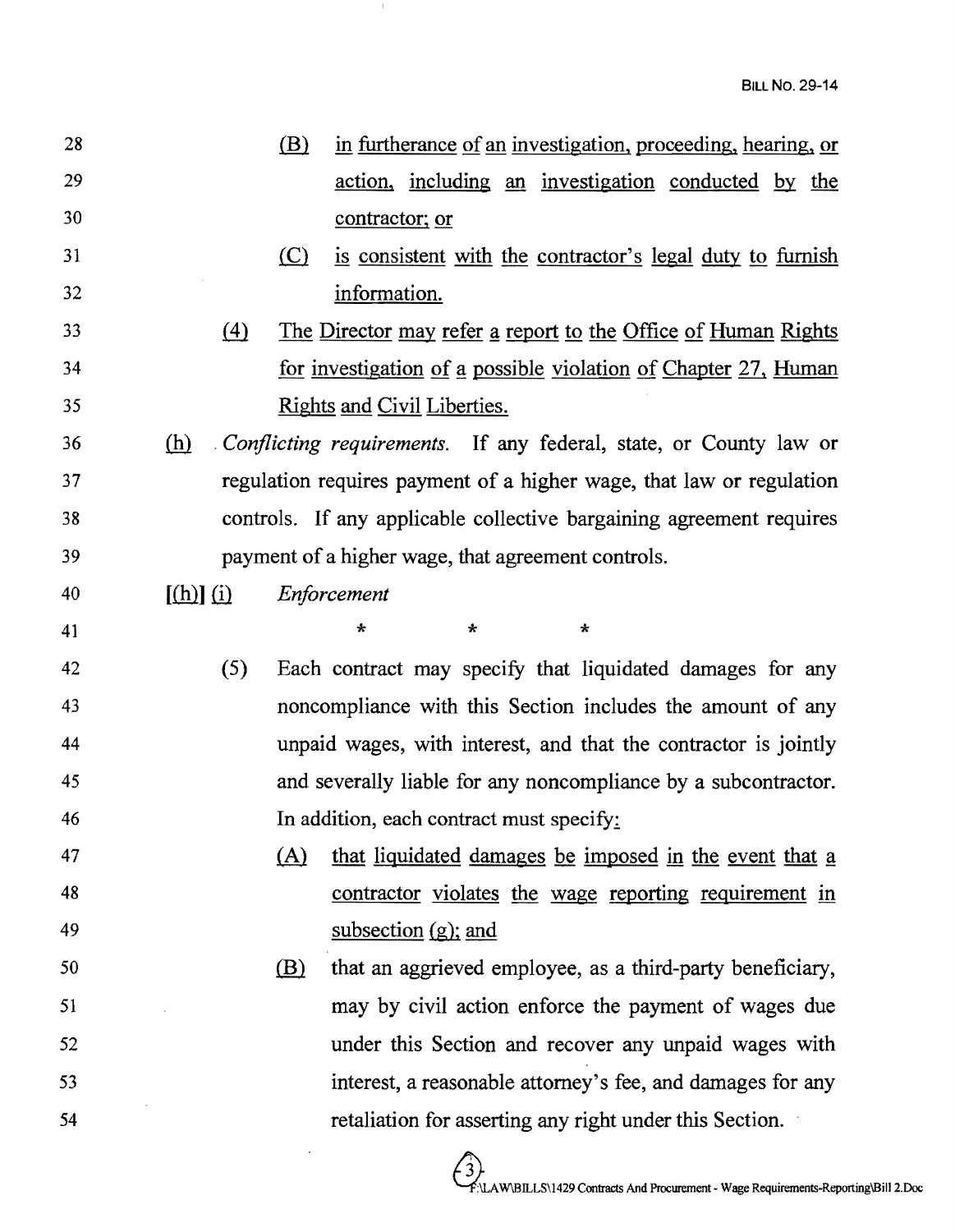$\overline{1}$ 

| 55 | $\left[\begin{matrix}\dot{\mathbf{u}}\end{matrix}\right]\left[\begin{matrix}\dot{\mathbf{u}}\end{matrix}\right]$ | Report |         |         |              |                                                                             |  |
|----|------------------------------------------------------------------------------------------------------------------|--------|---------|---------|--------------|-----------------------------------------------------------------------------|--|
| 56 |                                                                                                                  |        | $\star$ | $\star$ | $\mathbf{r}$ |                                                                             |  |
| 57 |                                                                                                                  |        |         |         |              | Sec. 2. Transition. This Act applies to a contract awarded after October 1, |  |
| 58 | 2014, but does not apply to an amendment or extension of a contract originally                                   |        |         |         |              |                                                                             |  |
| 59 | awarded before October 1, 2014.                                                                                  |        |         |         |              |                                                                             |  |
| 60 |                                                                                                                  |        |         |         |              |                                                                             |  |
| 61 | Approved:                                                                                                        |        |         |         |              |                                                                             |  |
| 62 |                                                                                                                  |        |         |         |              |                                                                             |  |
|    | Craig Rice, President, County Council                                                                            |        |         |         |              | Date                                                                        |  |
| 63 | Approved:                                                                                                        |        |         |         |              |                                                                             |  |
| 64 |                                                                                                                  |        |         |         |              |                                                                             |  |
|    | Isiah Leggett, County Executive                                                                                  |        |         |         |              | Date                                                                        |  |
| 65 | This is a correct copy of Council action.                                                                        |        |         |         |              |                                                                             |  |
| 66 |                                                                                                                  |        |         |         |              |                                                                             |  |

 $\mathbf{1}$ 

Linda M. Lauer, Clerk of the Council Date

 $\mathcal{L}^{\text{max}}_{\text{max}}$  and

 $\sim 10^{-1}$ 

 $\mathcal{A}^{\mathcal{A}}$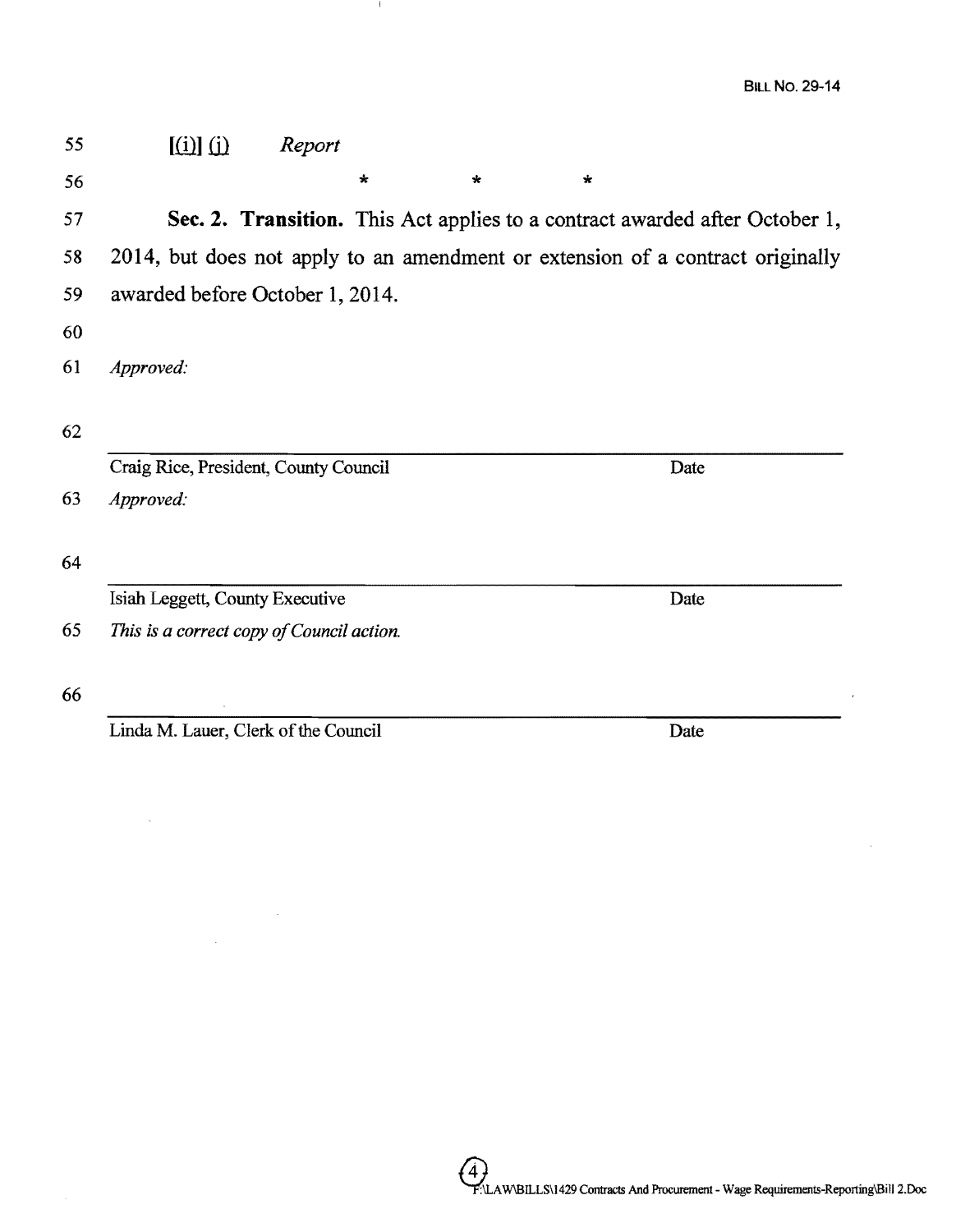# **LEGISLATIVE REQUEST REPORT**

#### *Bill 29-14*

## *Contracts and Procurement -Wage Requirements* - *Reporting*

DESCRIPTION: Bill 29-14 would require a County contactor subject to the Wage Requirements Law to report summary wage data, including date, by gender and race, paid to their employees who work on County contracts. It would also prohibit a County contractor from retaliating against an employee who discloses salary information to another person or employee under certain circumstances.

PROBLEM: President Obama recently recognized the lack of equality in pay between men and women in the workforce, with women consistently receiving less than men. Without current and accurate data to trace compensation based upon race and gender, the root that causes this disparity is difficult to trace. Employees, in some circumstances, may face discrimination or retaliation for discussing their compensation with one another, impeding efforts by individuals to assert their right to equal pay. In an effort to encourage equal pay, this Bill adds wage reporting requirements for County contractors to Chapter lIB of the County Code. Contractors must report, by race and gender, the annual wages paid to employees that performed direct, measurable work under a County contract. Additionally, the Bill prohibits discrimination or retaliation against a Contractor's employees discussing their compensation. The Bill requires liquidated damages provisions in contracts for violations, empowers the Director of General Services to perform audits to verify compliance and to refer matters to the Office of Human Rights under Chapter 27 for investigation.

| <b>GOALS AND</b><br><b>OBJECTIVES:</b>  | Wage equality.                          |
|-----------------------------------------|-----------------------------------------|
| <b>COORDINATION:</b>                    | Department of General Services.         |
| <b>FISCAL IMPACT:</b>                   | To be requested.                        |
| <b>ECONOMIC</b><br><b>IMPACT:</b>       | To be requested.                        |
| <b>EVALUATION:</b>                      | To be requested.                        |
| <b>EXPERIENCE</b><br><b>ELSEWHERE:</b>  | Not applicable.                         |
| <b>SOURCE OF</b><br><b>INFORMATION:</b> | David E. Dise, Director<br>240 777 6191 |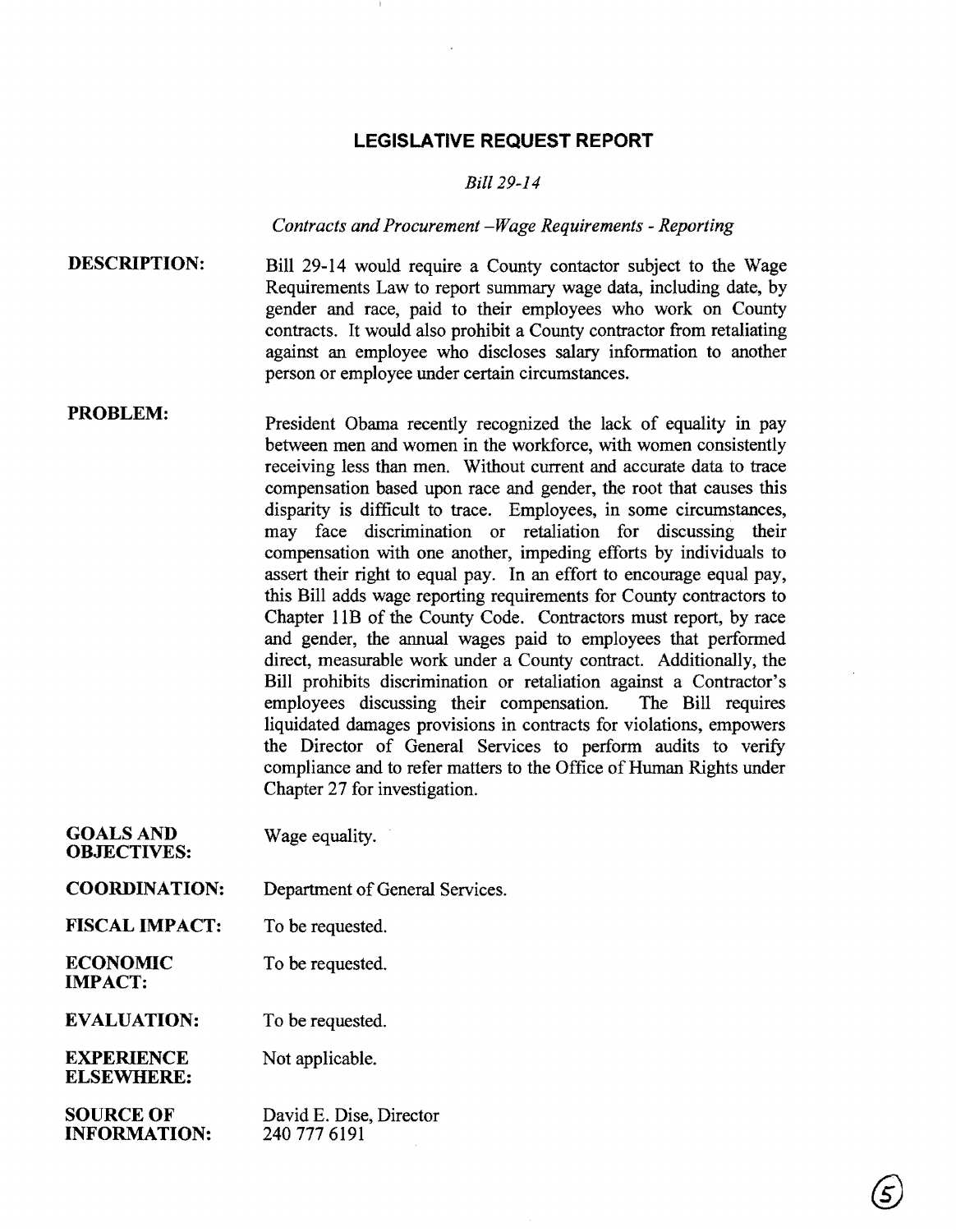## **APPLICATION** Not applicable. **WITHIN MUNICIPALITIES:**

PENALTIES: Contractual liquidated damages.

F:\LAW\BILLS\1429 Contracts And Procurement - Wage Requirements-Reporting\LRR.Doc

 $\sim 10$